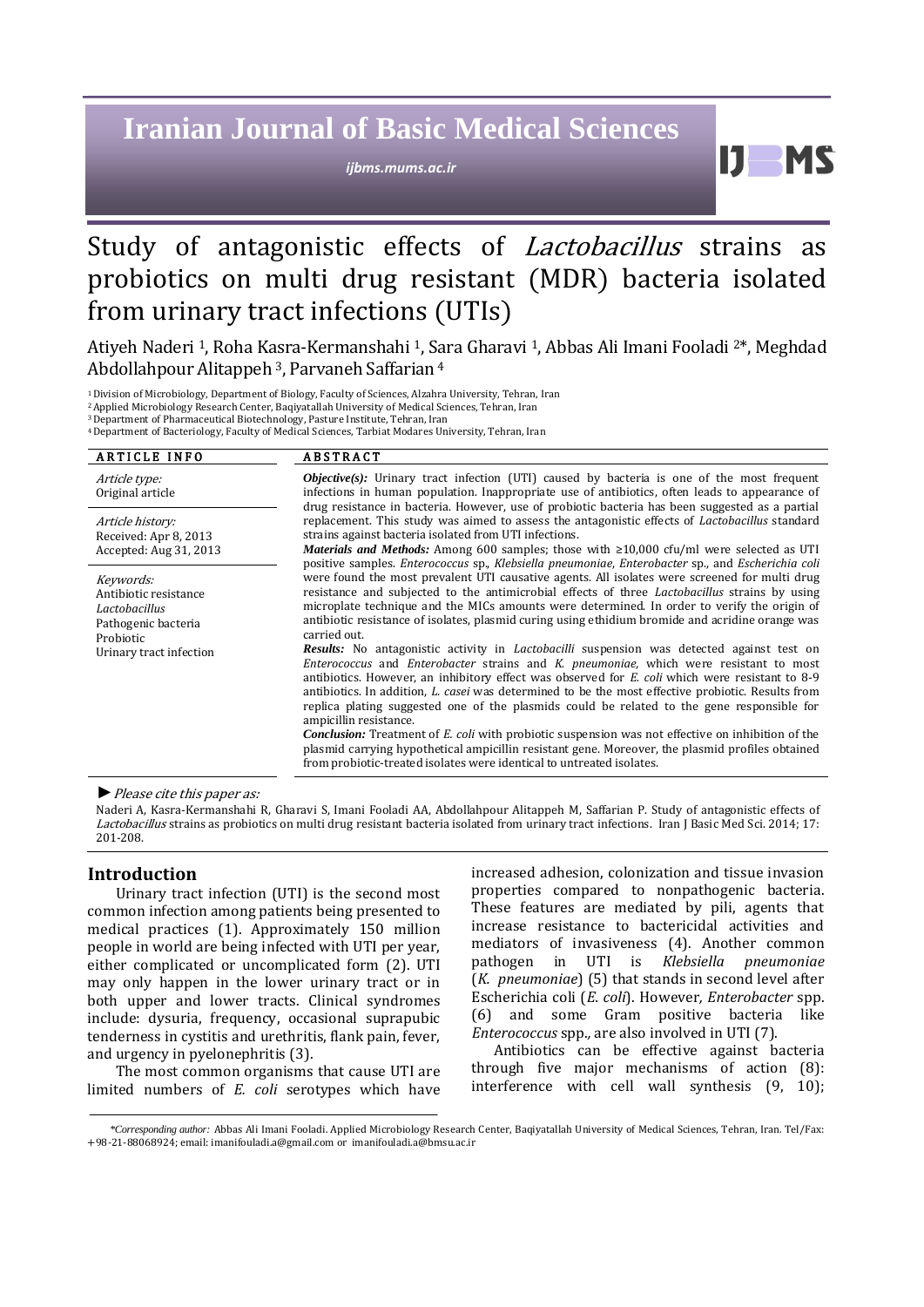inhibition of protein synthesis [\(9,](#page-7-1) [11\)](#page-7-3); prevention of nucleic acid synthesis [\(9\)](#page-7-1); suppression of a metabolic pathway [\(9\)](#page-7-1); and disorganizing the cell membrane [\(12,](#page-7-4) [13\)](#page-7-5). The main problem with the use of antibiotics is that bacteria are able to evolve thus they can acquire resistance against antibiotics via several biochemical aspects such as antibiotic inactivating, target modification, changes in efflux pump and outer membrane (OM) permeability and by-pass the target along with some genetic aspects such as mutation and horizontal gene transfer [\(14-16\)](#page-7-6). Probiotic bacteria, such as *Lactobacillus strains are* most commonly group of microorganisms utilized for treatment of many infectious diseases in humans [\(17,](#page-7-7) [18\)](#page-7-8). These bacteria are well-known since they contain many beneficial properties to control pathogenic microorganism's ability. These properties include adherence to cells, reduction of pathogenic bacterial adherents and co-aggregation, and production of organic acids which antagonize pathogenic microorganisms. Moreover, they are nonpathogenic [\(19,](#page-7-9) [20\)](#page-7-10). In addition, there have been many reports on production of bacteriocin by *Lactobacilli* bacteria [\(21,](#page-7-11) [22\)](#page-7-12). It is known that the antagonistic activity of such bacteria is to inhibit a large number of enteric and urinary tract bacterial pathogens [\(23-25\)](#page-7-13). Lactic acid bacteria (LAB) are a group of Gram positive, non- respiratory, non-spore forming coccoid or rod shaped probiotics which produce lactic acid as major end product by fermentation of carbohydrates, and display numerous antimicrobial activities. This is mainly due to the production of organic acids and other compounds such as bacteriocins and antifungal peptides [\(26,](#page-7-14) [27\)](#page-7-15). The aim of this study was to assess antagonistic activity of three *Lactobacillus* standard strains as probiotic, against multi drug resistant bacteria isolated from urinary tract infections.

#### **Materials and Methods** *Bacteria strains and media*

Probiotics *Lactobacilli* (*L. acidophilus* ATCC3456, *L. casei* ATCC 39392 and *L. rhamnosus* ATCC 7469) and standard strains *Staphylococcus aureus*  (*S. aureus*) ATCC 25923 and *E. coli* ATCC25922, as multi drug resistant bacteria; as well as De Man-Rogosa-Sharpe (MRS) broth and agar (Merck), Luria-Bertani (LB), CHROM agar (FRANCE), Tryptic Soya broth (TSB), Mueller Hinton agar (Merck), Methylen blue milk, KF agar (Merck), MacConkey Agar (Merck), and Triple Sugar Iron agar (TSI) (Merck) were used in this research.

## *Isolation and Identification of bacteria*

Almost 600 urine samples were collected over 6 months and submitted to the microbiological laboratory of Applied Microbiology Research Center, Iran. The majority of samples were midstream urine specimens and the rest included catheterized urine samples and suprapubic aspirates. Culture was done by the calibrated loop technique delivering 10 µl of urine and plated on CHROM agar plates (as differential media) for primary isolation and rapid identification of urinary pathogens, and incubated at 37°C for 24 hr. This identification culture method was confirmed by culture of urine samples on MacConkey agar and blood agar. Biochemical tests were also carried out [\(3,](#page-6-2) [28,](#page-7-16) [29\)](#page-7-17).

## *Susceptibility testes*

Antibiotic susceptibility test was performed by disk diffusion method in Mueller-Hinton agar [\(30\)](#page-7-18). The results were according to guidelines of the National Committee for Clinical Laboratory Standards [\(31\)](#page-7-19). The tested antibiotics were as follows: cephalexin (CN), ceftriaxone (CRO), ampicillin (AM), cefotaxime (CTX), trimethoprimsulfamethoxazole (SXT), tetracycline (TE), nalidixic acid (NA), ciprofloxacin (CP), amikacin (AN), gentamicin (GM), nitrofurantoin (FM), doxycycline (D), erythromycin (E), penicillin (P) and vancomycin (V). The resistant patterns of *E. coli* strains were similar to those resistant to 8 to 9 antibiotics. Ten isolates were selected randomly for next steps. The minimal inhibitory concentrations (MICs) for 10 *E. coli* isolates with highest resistance to three antibiotics: AM, Cp and SXT- which are the drugs of choice in the treatment of UTI- were determined by broth microdilution method as described in the NCCLS guidelines (Table 1) before and after treatment with probiotics. Quality control (QC) was performed concurrently during the processing of specimens using standard strains including *S. aureus*  ATCC 25923 and *E. coli* ATCC 25922.

## *Assessment of Lactobacillus bacteria antagonistic activities as a probiotic*

Cell free supernatants (CFs) from *Lactobacilli* were obtained and their inhibitory activity against isolated uropathogenic bacteria were assayed by agar well diffusion method [\(20\)](#page-7-10). *Lactobacilli* were grown in De Man-Rogosa-Sharpe (MRS) broth at 37°C in 5%  $CO<sub>2</sub>$  for 48 hr; then cultures were centrifuged at 1500 rpm for 15 min and the supernatants were decanted. Supernatants were sterilized using 0.22 μm Millipore filters. Prior to sterilization, half of the supernatants were neutralized to pH 7.0±0.01 by NaOH (1 mol/lit). Furthermore, each test pathogen was cultured overnight in Tryptic Soy Broth (TSB). Then growth bacteria were streaked on the surface of Mueller-Hinton agar with a turbidity equivalent to 0.5 McFarland standards. A sterile Pasture pipette was used to make well (6 mm diameter) on the surface of streaked agar. Small drop of MRS agar was put inside the edge of each well before adding CFs.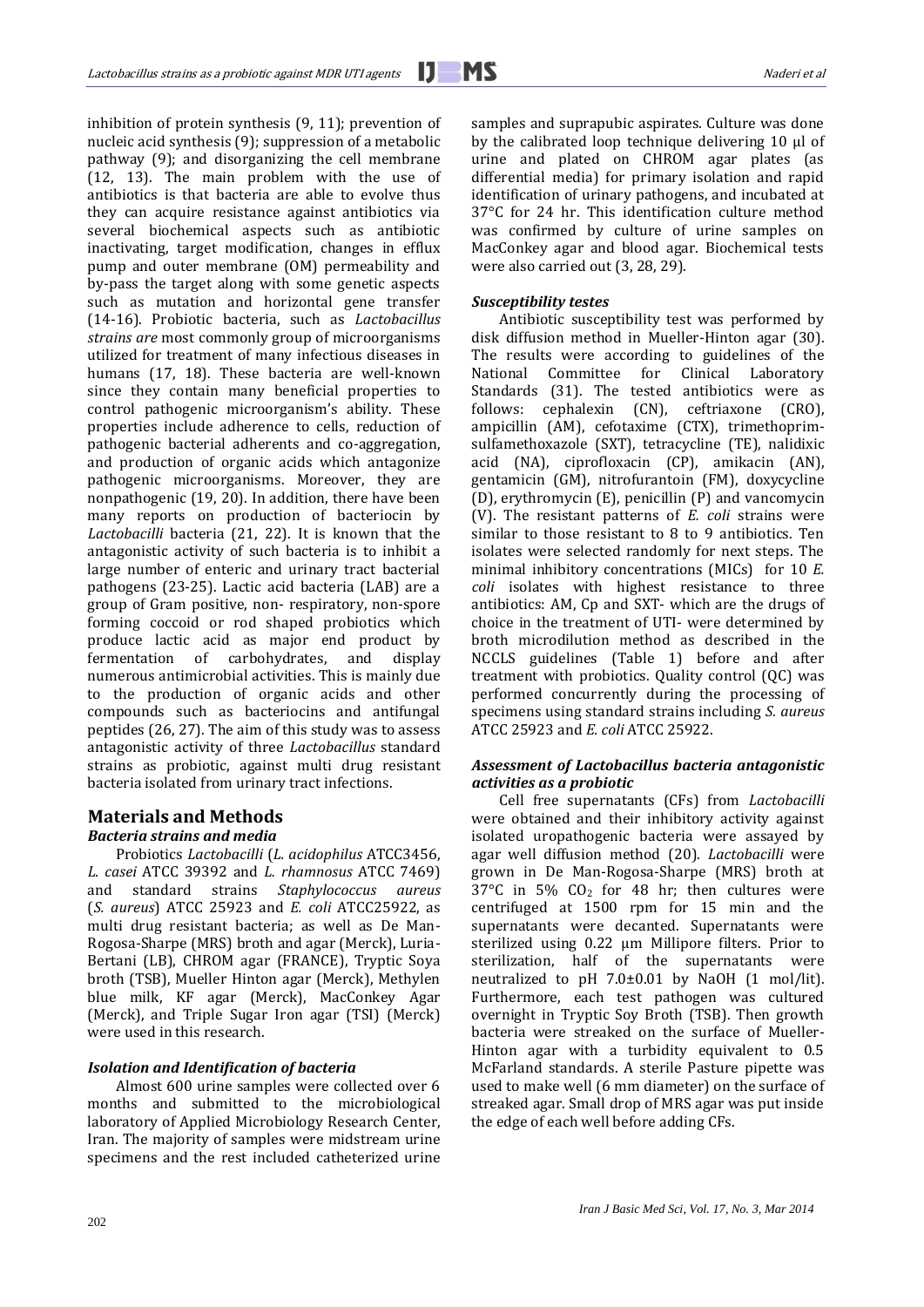

**Figure 1.** Frequency of all bacterial strains isolated from urine samples

Both pH-adjusted and -unadjusted supernatants from the cultures of *Lactobacilli* were placed in the well  $(100 \mu)$ . The plates were incubated for 5 hr at room temperature and then for 24 hr at 37°C. A clear inhibition zone of  $\geq 6$  mm in diameter was defined as positive result. Moreover, the MIC of the supernatant was determined according to Wikler *et al*, 2006 method [\(30\)](#page-7-18) with some differences: the highest concentration was  $250 \mu l/ml$  and the lowest 0.5  $\mu$ /ml, in addition that the supernatant was directly added to the wells.

#### *Examination of the genetic origin of resistance in E. coli strains by plasmid curing method*

Since ethidium bromide was used as a removal agent in this study, obtaining a defined concentration of ethidium bromide whereby it would be effective as well as the bacteria can grow is necessary. For this purpose, the amount of MIC was determined for ethidium bromide according to Wikler *et al* [\(30\)](#page-7-18). Subsequently, 200 µl of overnight-culture of bacterium was added to the LB broth medium. In the next step, ethidium bromide was added to the



**Figure 2.** Frequency of antibiotic resistance in isolated *Escherichia coli* from urine samples

media in sub-MIC concentration and the tubes were incubated for 18-24 hr at  $37^{\circ}$ C. Then the tubes were transferred to the LB broth medium and were incubated at  $37^{\circ}$ C for 3-4 hr until the turbidity of 0.5 McFarland standard was achieved. Afterward, 0.1 ml of the suspension containing  $1.5 \times 10^8$  bacterium per ml was transferred to the nutrient agar medium and was incubated for 24 hr at  $37^{\circ}$ C. After incubation, about 100 colonies appeared on the plate. Microtiter plates with 96 wells were used for isolation of bacteria which had lost their resistance. Two hundred microliters of the nutrient broth medium was added to each well and the colonies were transferred to the wells (one colony per well). Microtiter plates were incubated at  $37^{\circ}$ C for 4-5 hr. Subsequently, simultaneous inoculation of microbial suspensions was performed using a multipleinoculating machine from wells to the plates containing medium and antibiotics and also to the nutrient agar plates as blank. The transferred plates were incubated at  $37^{\circ}$ C for 24-48 hr. Finally, colonies with no growth on the screening plates but grew on the blank plates were considered as mutant colonies [\(32\)](#page-7-20).



**Figure 3.** Frequency of antibiotic resistance in isolated *Klebsiella pneumoniae* from urine samples



**Figure 4.** Frequency of antibiotic resistance in *Enterobacter* strains isolated from urine samples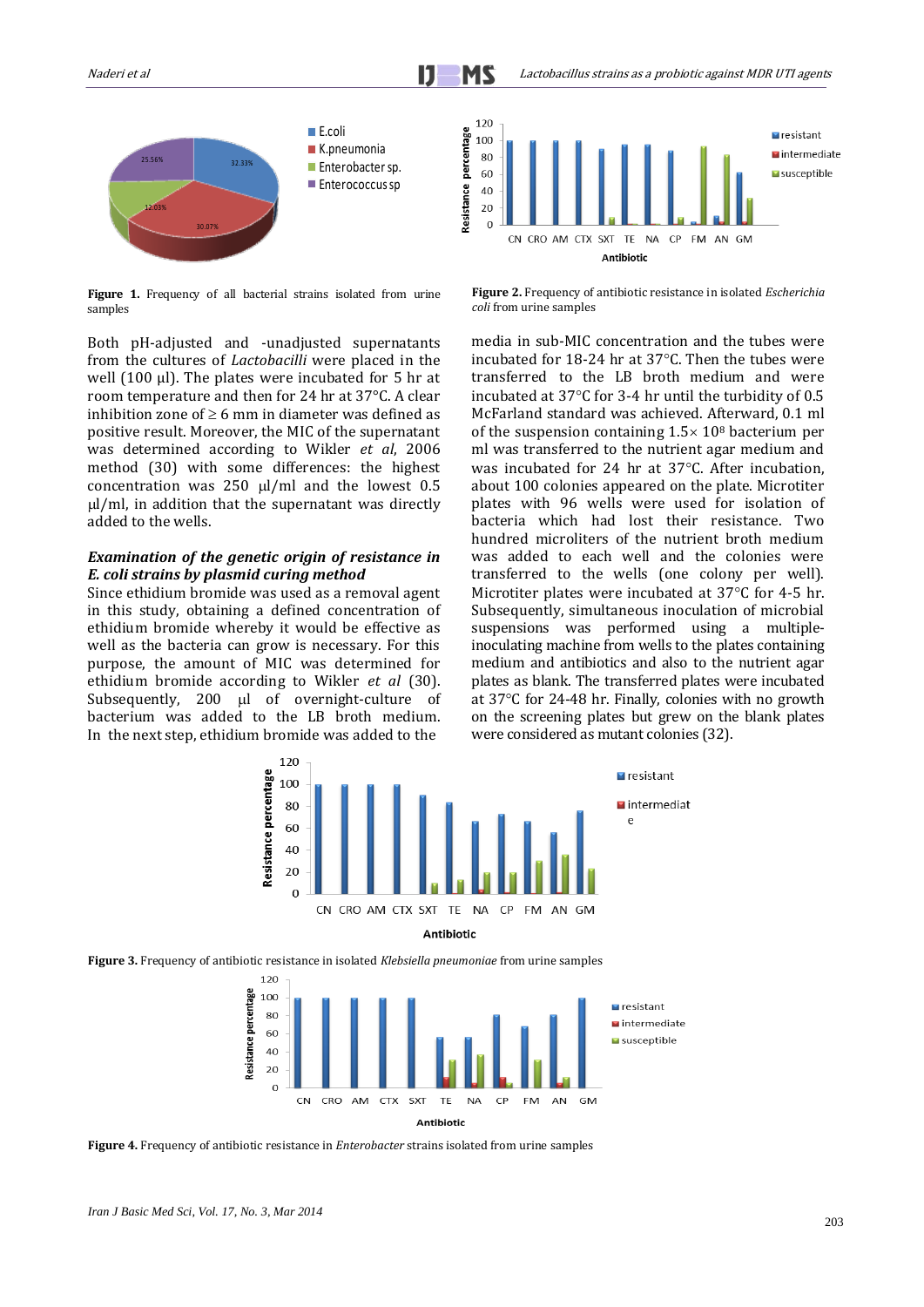

**Figure 5.** Frequency of antibiotic resistance in *Enterococcus* strains isolated from urine samples

## *Study on the effect of lactobacilli culture supernatant on plasmid deletion in E. coli isolates*

For this purpose, the MIC of lactobacilli cells were determined as explained above. Then bacteria were cultured in sub-MIC (1/2 MIC) concentrations of the supernatant. After incubation at  $37^{\circ}$ C for 12-18 hr, bacteria were cultured in LB broth medium and were incubated until achieving 0.5 McFarland standards. The next steps were carried out as described earlier for the ethidium bromide.

## *Molecular evaluation*

In order for confirming replica plating method, plasmid extraction was performed by alkaline lysis method [\(33\)](#page-7-21). Plasmids were separated by electrophoresis on 0.8% (wt/vol) agarose gel for 3 hr at 60 V using TAE (Tris-acetate-EDTA) buffer (pH, 8.0) and visualized by ethidium bromide staining (Sigma, St. Louis, MO) solution (0.5 mg/ml) under short wave UV light. The resultant gel containing plasmid pattern, was scanned and results were prepared with that of replica plating method.

## **Results**

Among 600 analyzed samples, those with 10<sup>4</sup> CFU/ml were chosen as positive UTI. Eventually, four bacterial species with high frequency were detected. The overall species distribution has been shown in Figure 1. More than 87% of the isolated bacteria belonged to the entrobacteriaceae. *E. coli* was the most frequently isolated species between our UTI samples (32.33%) followed by *K. pneumoniae* (30.07%) (Figure 1).

## *Antimicrobial susceptibility testing*

Nearly 133 bacterial samples were analyzed to determine antibiotic susceptibility. Results of the antibiotic susceptibility testing are shown in Figures 2, 3, 4 and 5 for *E. coli*, *K. pneumoniae*, *Enterobacter*  sp*.*, and *Enterococcus,* respectively. All *E. coli* isolates (100%) obtained from urine samples, showed resistance to CN, CRO, AM and CTX antibiotics. The most susceptibility of isolated strains was against FM and AN (Figure 2).

All *K. pneumoniae* isolates showed resistance to CN, CRO, AM, and CTX antibiotics and almost 90% of them were resistant to SXT and TE, with 50-70% of strains being resistant to other antibiotics (Figure 2). Moreover, 16 isolated strains belonged to *Enterobacter*  sp*.,* all of them being resistant to Cefalexin, CRO, AMP, CTX, SXT and GM antibiotics, and almost 50-80% of them were resistant to other antibiotics (Figure 3).



**Figure 6.** Isolation of ampicillin sensitive mutant strains created by treating the strain number 5 with Ethidium bromide and acridine orange using replica plating method. Plate A: plate without ampicillin; plate B: plate containing ampicillin



**Figure 7.** Isolation of ciprofloxacin sensitive mutant strains created by treating the strain number 5 with Ethidium bromide and acridine orange using replica plating method. Plate A: plate without ciprofloxacin; plate B: plate containing ciprofloxacin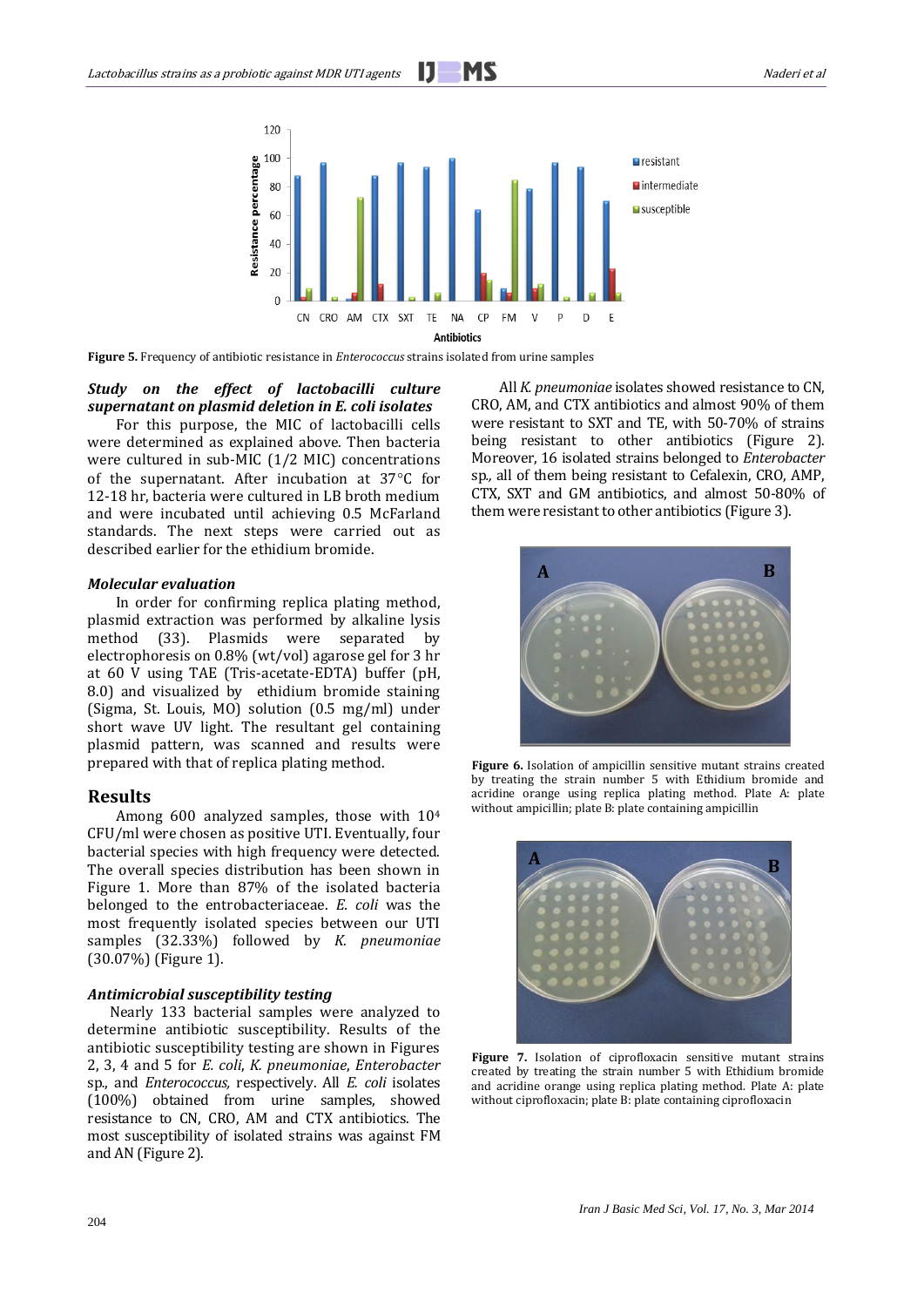**Table 1.** Initial and final concentration of antibiotics according to CSLI guideline

| Antibiotic                      | Concentration        | Initial         | Final          |  |  |
|---------------------------------|----------------------|-----------------|----------------|--|--|
|                                 | range                | concentration   | concentration  |  |  |
| Ampicillin                      | $0.5 - 256 \mu g/ml$ | $1024 \mu g/ml$ | $256 \mu g/ml$ |  |  |
| Ciprofloxacin                   | $0.5 - 256 \mu g/ml$ | $1024 \mu g/ml$ | $256 \mu g/ml$ |  |  |
| Trimetoprim-<br>sulfometaxazole | $0.5 - 256 \mu g/ml$ | $1024 \mu g/ml$ | $256 \mu g/ml$ |  |  |

All *Enterobacter* isolates were resistant to all tested antibiotics, but about 40% of them showed susceptibility to TE and NA (Figure 4). All 34 isolates of *Enterococcus,* showed resistant to NA, while almost 75- 85% of them were susceptible to AM and F (Figure 5). The range of MICs for AM between *E. coli* isolates showing the highest resistance, were  $\geq$  256,  $\geq$  128 and  $\geq$  64. According to CLSI breakpoints, a strain is considered resistant to AM if its MIC is 32 µg/ml or above, and it is considered resistant to CP if its MIC is 4 µg/ml or above. Furthermore, CLSI breakpoint of SXT is  $MIC \geq 8.52$ . In this study, ranges of MICs for CP among *E. coli* isolates with high resistance were  $\geq 128$ ,  $\geq 64$ and  $\geq$  32; while MICs of SXT among all *E. coli* isolates were  $\geq 64$ . The results of MICs in this study were similar to the antibiogram results and showed that all *E. coli* isolates were resistant to first line antibiotics of UTI treatment.

#### *Analysis of Lactobacillus probiotic activity*

After selection of isolated strains with high range of resistance to antibiotics and standard species *Lactobacillus, including L. acidophilus* ATCC 3456, *L. casei* ATCC 39392 and *L. rhamnosus* ATCC 7469, assessment of antagonistic activity performed by well diffusion method. No antagonistic activity for<br>*lactobacilli* strains against *K*. *pneumoniae*. *lactobacilli* strains against *K. pneumoniae*, *Enterobacter* sp. and *Enterococcus* sp. was detected (data not shown). Antibacterial effect of cell free supernatant (CFs) of probiotic lactobacilli by well diffusion method was only observed in those *E. coli*  strains with resistance to 8 or 9 antibiotics (Table 2). The most inhibition zone for *E. coli* was obtained by *L. casei* (Table 2)*.* To confirm these results, MICs of lactobacilli culture supernatants against 10 selected strains of *E. coli* with resistance to eight or nine antibiotics were determined. The amount of MIC for *L. casei* ATCC 39392 supernatant was lower than the two other species and therefore, was more effective. In addition, an indirect relationship was detected between pH values in response to acid production and the antibacterial activities of the used probiotics.

## *Examination of resistance genetic origin in E. coli strains by plasmid curing method*

Since the effect of treatment of *E. coli* strains with lactobacilli supernatants was not very considerable between the strains with patterns of resistance to eight or nine antibiotics, those strains which had larger inhibition halo were selected for molecular analyses (strains number 5 and 6). After treating the mentioned strains with ethidium bromide, the resulted mutant strains were isolated. Strain number 5 neither grew on the plates containing AM nor produced much smaller colonies than normal size (Figure 6), while strain number 6 grew normally. Both strains also grew on plates containing CP (Figure 7).

Plasmid extraction from small colonies was carried out except there was not any difference between maternal patterns (Figure 8). To confirm the results of replica plating method, plasmid pattern of strain number 5 was prepared and compared with those of wild strain; the former pattern had two bands less than the latter (Figure 9). Moreover, noteworthy that the amount of MIC for AM in mutant strain was less than the wild strain (MIC=  $16$  ml /µg). Therefore, it is likely that removed bands are related to resistance to ampicillin. However, it needs more research to confirm.

## *Effect of Lactobacilli culture supernatant on plasmid deletion in E. coli isolates*

After incubation of test bacteria in the LB media containing sub-MIC concentrations of each *lactobacillus* culture supernatants, isolation of mutant strains were carried out using replica plating method and no mutant was identified. Moreover, plasmid extraction from treated strains was performed and plasmid patterns of each sample were determined; however, no difference was observed between plasmid patterns of treated strains with that of maternal strain (Figure 10).

**Table 2.** The inhibition zone of growth for isolated *Escherichia coli* strains and standard strain *E. coli* ATCC 25923 by probiotic *lactobacilli* C<sub>Fs</sub>

| Cell free supernatant | Inhibition zone diameter (mm) |      |      |      |      |      |      |      |      |      |                                                                                                                 |
|-----------------------|-------------------------------|------|------|------|------|------|------|------|------|------|-----------------------------------------------------------------------------------------------------------------|
| Lactobacillus strains |                               |      |      |      |      |      |      |      |      |      | E. coli 1 E. coli 2 E. coli 3 E. coli 4 E. coli 5 E. coli 6 E. coli 7 E. coli 8 E. coli 9 E. coli 10 ATCC 25922 |
| L. acidophilus        |                               |      |      | 13   | 14   | 13.5 | 11.5 |      | 11.5 | 10   | 12                                                                                                              |
| L. casei              | 17                            | 11.5 | 12.5 | 13.5 | 14.5 | 13.5 |      | 13.5 | 13   | 12.5 | 12.5                                                                                                            |
| rhamnosus             | 14.5                          | 10   |      | 13   | 14   | 12.5 | 10   |      |      |      | $\blacksquare$                                                                                                  |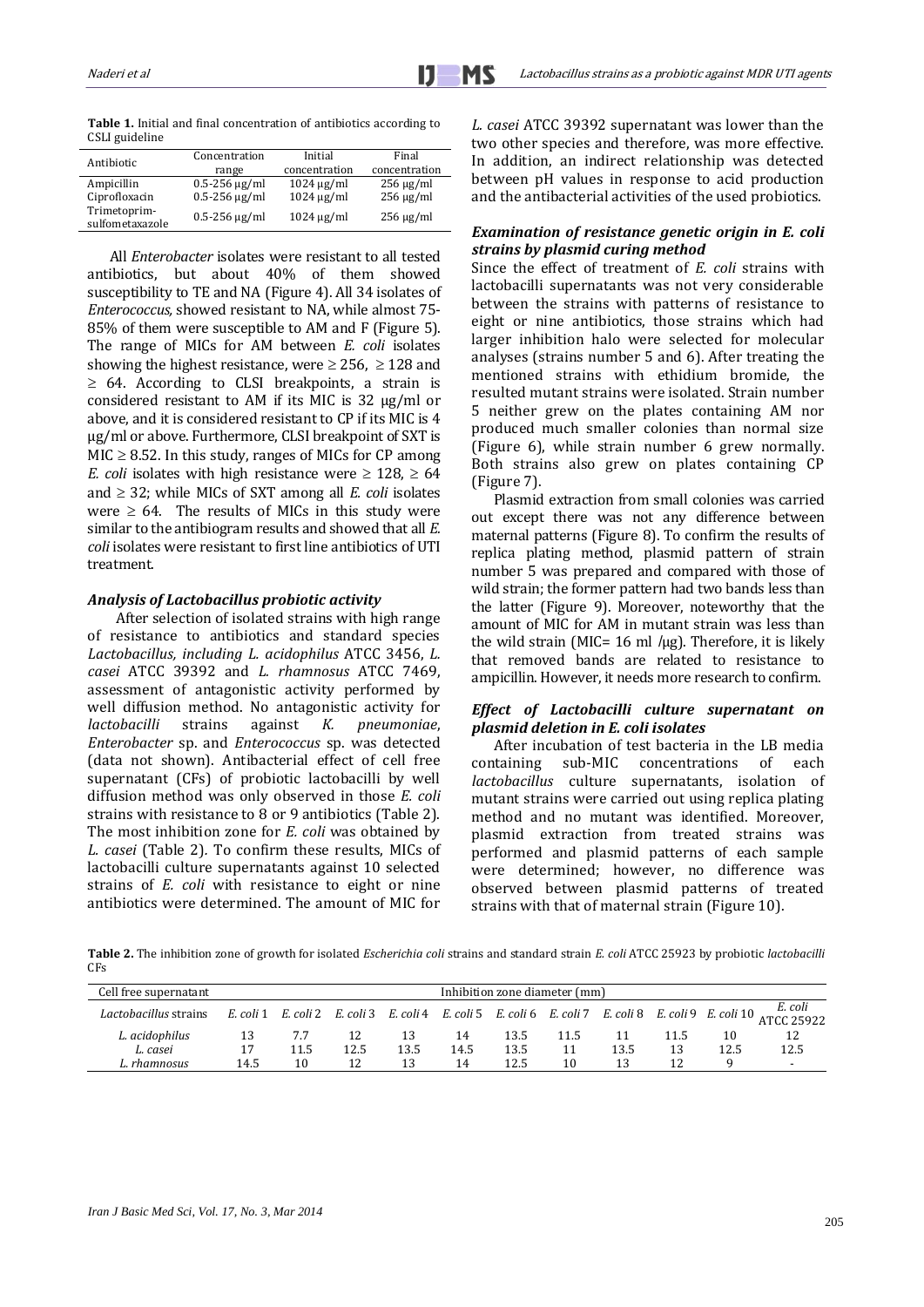

**Figure 8.** Agarose gel electrophoresis showing plasmid patterns of Lane 1: small colonies growth on plates containing amikacin after treating with ethidium bromide; Lane 2: maternal strain



**Figure 9.** Agarose gel electrophoresis. Lane 1: plasmid patterns of the strain number 5; Lane 2: plasmid patterns of the strain number 5 after treatment with ethidium bromide; Lane 3: plasmid patterns of the strain number 5 after treatment with acridine orange; Lane 4: maternal strain



**Figure 10.** Agarose gel electrophoresis showing plasmid pattern of strain number 6. Lane 1: treated strain with *L. casei* supernatant; Lane 2: treated strain with *L. acidophilus* supernatant; Lane 3: treated strain with *L. rhamnosus* supernatant

#### **Discussion**

In recent decades, resistance to common antibiotics in the treatment of urinary tract infections caused by bacteria has been increased which has created serious problems in treatment of these diseases. Nowadays, rapid identification methods are very useful in discrimination of bacteria from urinary samples (32). In this research, chrome agar medium was used for isolation of bacterial agents in UTI. Bacterial species were initially isolated based on their color and morphology being created on chrome agar medium. Among the isolated bacteria, *E. coli*, *Klebsiella*, *Enterobacter* and *Enterococcus* were the most frequent, while the most common cause of UTI was *E. coli* with a prevalence of 33%. The lowest resistance among *E. coli* strains was against AN and FM which was determined as 11.62% and 4.64%, respectively. Therefore, these two antibiotics are suggested as appropriate antibiotics for treatment of UTI caused by *E. coli*. The *Klebsiella* strains were completely resistant to antibiotics CN, CTX, CRO and AM and the lowest resistance was related to AN, FM and NA with a resistance frequency of 56.66%, 66.66% and 66.66%, respectively; thus being suggested for treating UTIs caused by *K. pneumoniae*. Among *Enterobacter* strains*,* the lowest resistance was observed for TE and NA with the same resistance frequency of 56.25%; thus accounting as candidate for treatment of UTIs caused by *Enterobacter*. Regarding *Enterococcus*, 100% of strains were resistance to NA while the lowest resistance was observed for ampicillin; so, this antibiotic could be a candidate for treating UTIs caused by these bacteria.

In a study it demonstrated that, very low susceptibility to first-choice agents for treatment of UTIs (Ampicillin, Amoxicillin, Clavulanic acid, CP and Cotrimoxazole) was reported, although had an acceptable susceptibility to FM and AN [\(34\)](#page-7-22). Therefore, these antibiotics were introduced as appropriate agents for UTIs treatment which is highly similar to our results.

Among 10 selected *E. coli* strains, only one strain showed MIC  $\geq$  256 for ampicillin, while MIC range for the rest of isolates were ≥ 128 and ≥ 64 being much higher than the suggested MIC for AM resistant *E. coli* strains (MIC  $\geq$  32) by CLSI [\(30\)](#page-7-18). Hence, all 10 strains were reported as AM resistant. Most of the strains had the same MIC and MBC, but in three of the strains the amount of MBC was two times more than that of MIC. The amount of CP MICs for *E. coli* isolates were more than what has been suggested by CLSI (MICs $\geq$  4) [\(30\)](#page-7-18). Therefore, all strains were also resistant to CP and their MBC was equal or two times more than MIC. The MIC of cotrimoxazole against all *E. coli* isolates was  $\geq 64$ ; thus, regarding the CLSI (MICs≥ 8.52), all the isolates were as well resistant to cotrimoxazole. Furthermore, their MIC was equal to MBC.

It has been shown that *Lactobacillus* strains play an effective role in protection of host against UTI [\(35\)](#page-7-23). For instance, in 2001 it has been reported that *L. rhamnosus*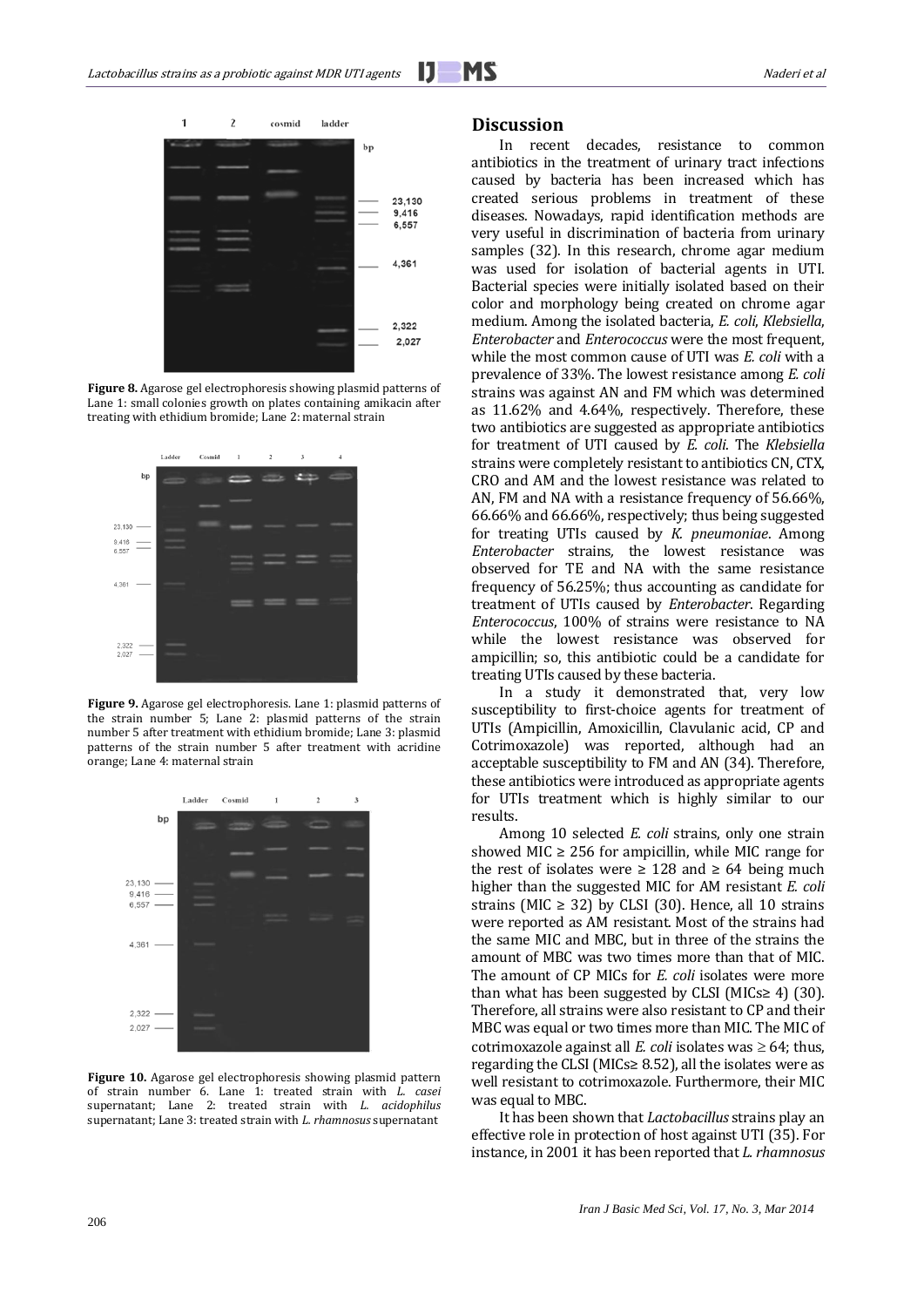GR1 has very high ability to bind with epithelial cells especially in vaginal tract and is resistant to spermicidal agents; therefore, the bacterium can prevent binding and growth of urinary and intestinal pathogens. In the present study, effect of three species of *L. casei* ATCC 32392, *L. rhamnosus* ATCC 7469 and *L. acidophilus* ATCC 4356 on growth level of urinary tract pathogens was investigated. Results showed that the size of inhibition zone related to *L. casei* ATCC 39392 was larger than other two species but the difference was not significant ( $P > 0.05$ ). These results were also confirmed by MIC test. Therefore, it can be concluded that *L. casei* ATCC 39392 is more effective compared to *L. rhamnosus* ATCC 7469 and *L. acidophilus* ATCC 4356. In most of the cases, there was not any considerable difference between susceptibility of *E. coli* isolates and the standard *E. coli* strain. According to other study there is a remarkable correlation between lactic acid production of *lactobacilli* under microaerophilic condition and their antibacterial effect which is probably due to effective leakage of hydrogen ion through cell membrane, and thus acidifying the cytoplasm. Accordingly, in this study, there was an indirect relationship between pH value of lactobacilli supernatants and their antibacterial effect that was confirmed by consideration of antibacterial effect of neutralized supernatants. In one study at 2000 it was found that lactic acid produced by *lactobacillus* strains can increase the susceptibility of Gram-negative bacteria to the antimicrobial agents (38). However, the results of our research showed no differences in the amount of MICs of AM, CP and cotrimoxazole between *E. coli* isolates before and after treating the bacteria with *lactobacilli* supernatants. Thus, it can be deduced that *lactobacilli* supernatants were not able to change the antibiotic resistance patterns of *E. coli* strains [\(38\)](#page-7-24).

Identification of the resistance mechanisms and their genetic origin can have a positive effect on production of new and/or more efficient antimicrobial agents. Antibiotic resistance in bacteria is generally due to existence of resistance genes on the plasmids. Plasmids are not essential for cell survival, but in special conditions like exposure to antimicrobial agents, can create resistance and thus guarantee the cell survival [\(33\)](#page-7-21). The main types of responsible genes for resistance to beta-lactam antibiotics like OXA, SHV and TEM, are carried by plasmid. TEM1 is one of the most common beta-lactamases in *Enterobacteriaceae* family which is responsible for ampicillin resistance in 5% of isolated *E. coli* strains [\(39\)](#page-7-25). Resistance to ampicillin in normal flora is mainly due to acquisition of TEM1 gene which exists on different plasmids [\(40\)](#page-7-26). Studying the prevalence of antibiotic resistance genes among commensal *E. coli* strains is a useful criterion for discovering the existence of resistance genes in society [\(41\)](#page-7-27). Since *E. coli* strain being isolated from urine in the present study, may have fecal origin, it was expected that resistance genes in isolated *E. coli* strains might be carried on plasmids inside the bacteria. Therefore, to investigate this issue, plasmid curing tests were carried out using ethidium bromide. As a result, plasmid deletion was detected in strain number 5. It should be noted that we observed some strains in replica plating tests that had lower growth than the maternal strains and thus produced smaller colonies on the medium. Plasmid patterns of these strains were also investigated and no differences were observed between plasmid patterns of the mentioned strains and the maternal strains. Therefore, it can be stated that abnormal colony size is due to a decrease in the number of plasmid copies not their complete deletion. Regarding plasmid patterns analyses, the removed gene is probably related to ampicillin, although further investigations are needed for definitive proof.

## **Conclusion**

Bacterial caused urinary tract infection (UTI) is one of the most frequent infections in human populations. Drug resistance often occurs in bacteria following inappropriate use of antibiotics. In this study, isolation of bacterial agents in UTI was performed on chrome agar medium. Among isolated bacteria, *E. coli*, *Klebsiellae*, *Enterobacter* and *Enterococcus* had the most frequency. This study, like other studies carried out on probiotics by different researchers, suggests that it is more beneficial that we use probiotics as partial replacement or adjunct to antibiotic therapy to help treating multi drug resistant UTIs.

#### **Acknowledgment**

This study was part of the dissertation of Atiyeh Naderi, submitted to Applied Microbiology Research Center, Baqiyatallah University of Medical Sciences in partial fulfillment of the requirements for the MSc in microbiology.

## <span id="page-6-0"></span>**References**

1. Morgan MG, McKenzie H. Controversies in the laboratory diagnosis of community-acquired urinary tract infection. Eur J Clin Microbiol Infect Dis 1993;12:491-504. 2. Stamm WE, Norrby SR. Urinary tract infections: disease panorama and challenges. J Infect Dis 2001;183:S1-4.

<span id="page-6-2"></span><span id="page-6-1"></span>3. Mandell GL, Bennett JE, Dolin R. Principles and practice of infectious diseases: Churchill Livingstone;pp 430-4; 2005.

<span id="page-6-3"></span>4. Madigan MT, Martinko JM, Brock TD. Brock biology of microorganisms. 11th ed. Upper Saddle River, NJ: Pearson Prentice Hall;pp235-7; 2006.

<span id="page-6-4"></span>5. Podschun R, Ullmann U. Klebsiella spp. as nosocomial pathogens: epidemiology, taxonomy, typing methods, and pathogenicity factors. Clin Microbiol Rev 1998 ;11:589-603.

<span id="page-6-5"></span>6. Zinsser H, Joklik WK. Zinsser microbiology. 20th ed. Norwalk, CT: Appleton & Lange;pp 650-2; 1992.

<span id="page-6-6"></span>7. Facklam RR, Collins MD. Identification of Enterococcus species isolated from human infections by a conventional test scheme. J Clin Microbiol 1989 ;27 :731-4.